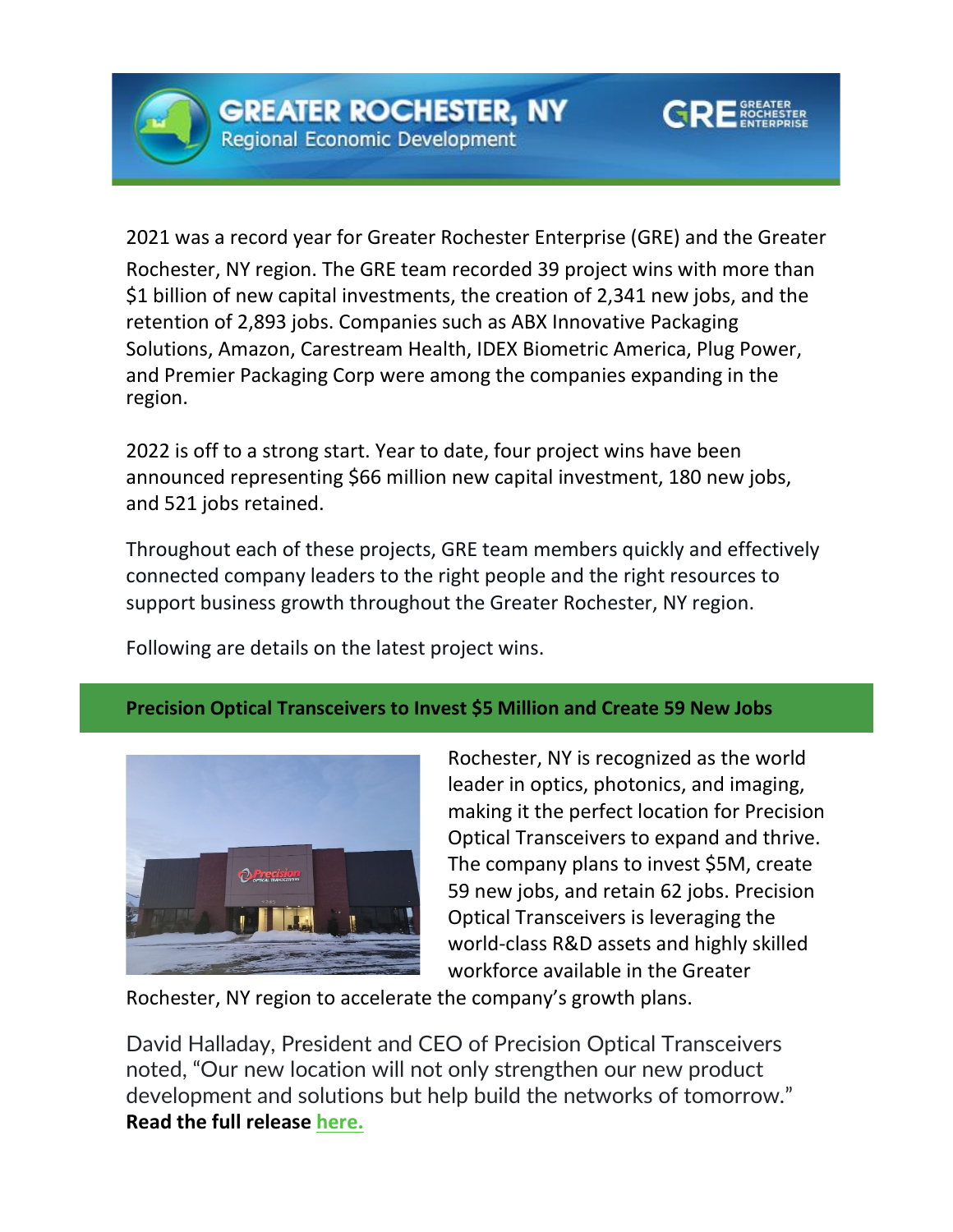## **Baldwin Richardson Foods Continues to Innovate in Wayne County**



Baldwin Richardson Foods, an innovative food company, plans to invest \$50M and create up to 60 new jobs. Talent, innovative technologies, and connectivity to a fully integrated supply

chain made Rochester's Wayne County the best location for this expansion.

Erin Tolefree, President of Baldwin Richardson Foods, noted, "Baldwin Richardson Foods pairs a legacy of customer commitment with state-of-the-art technology to stay at the forefront of innovation. This significant investment will enable us to strengthen not only that commitment but also the economy of Wayne County and the Finger Lakes Region as we provide new jobs and the environmental stewardship necessary for a sustainable future." **Read the full release [here.](https://rochesterbiz.com/baldwin-richardson-to-invest-50m-to-upgrade-its-macedon-and-williamson-facilities/)** 

**Vancouver-based Ionomr Innovations Establishes US R&D Center in Rochester**



Vancouver-based clean energy technology firm Ionomr Innovations will establish its U.S. fuel cell and green hydrogen electrolysis research and development center in the Greater Rochester, NY region, with an investment of \$2.7M and 51 new jobs.

According to Ben Britton, the company's Co-Founder and Chief Strategy Officer,

Ionomr is expanding in Rochester because of a "deep talent pool around all of the things that we need to do to commercialize advanced materials for the energy economy." **Read the full release [here.](https://rochesterbiz.com/vancouver-based-ionomr-will-establish-rd-facility-in-rochester/)**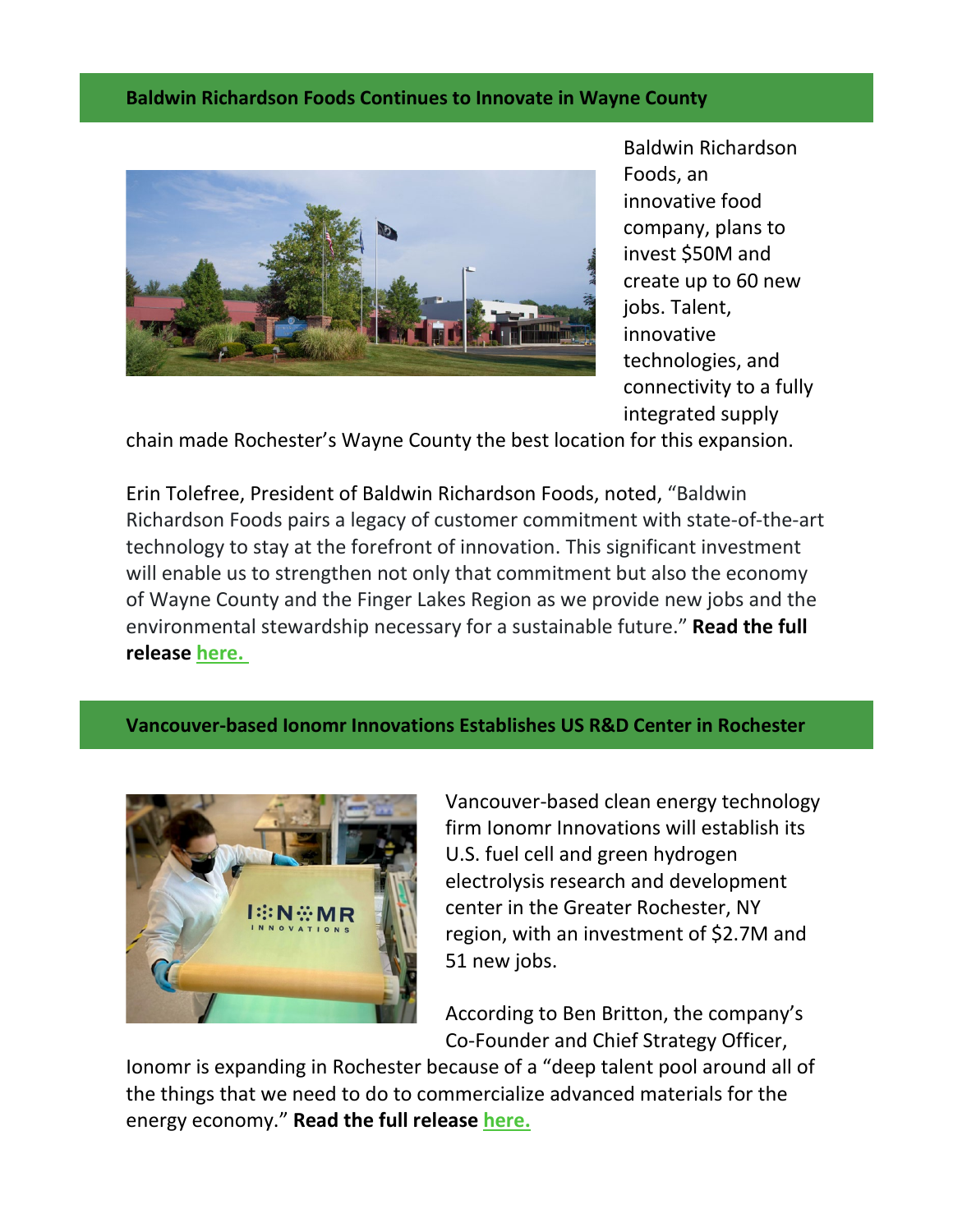## **Sydor Optics to Invest \$7.5 Million to Expand its Rochester Facility**



Sydor Optics, a custom optical manufacturing business, continues to grow in the Greater Rochester, NY region. The company will invest \$7.5M, construct a 53K sq ft warehouse, create 10 new jobs, and retain 95 jobs to keep

up with significant demand for the Sydor Optics' products and solutions across numerous industry sectors including, telecommunications, semiconductor, defense, and entertainment.

## **GRE Economic Gardening - Now Accepting Applications**



GRE's nationally recognized Economic Gardening program provides fast-growing, second-stage local businesses with detailed information to support sales, enter new markets, reach more customers, and boost revenue. If you know of a second-stage company in expansion mode, please encourage them to apply for this program.

Past participant Al Kinel, President of Strategic Interests, notes "The Economic Gardening program was very valuable in helping us with our internal strategic planning effort to address market changes from COVID."

GRE is now accepting new applications for this program. **More details are [here.](https://rochesterbiz.com/economic-gardening/)**